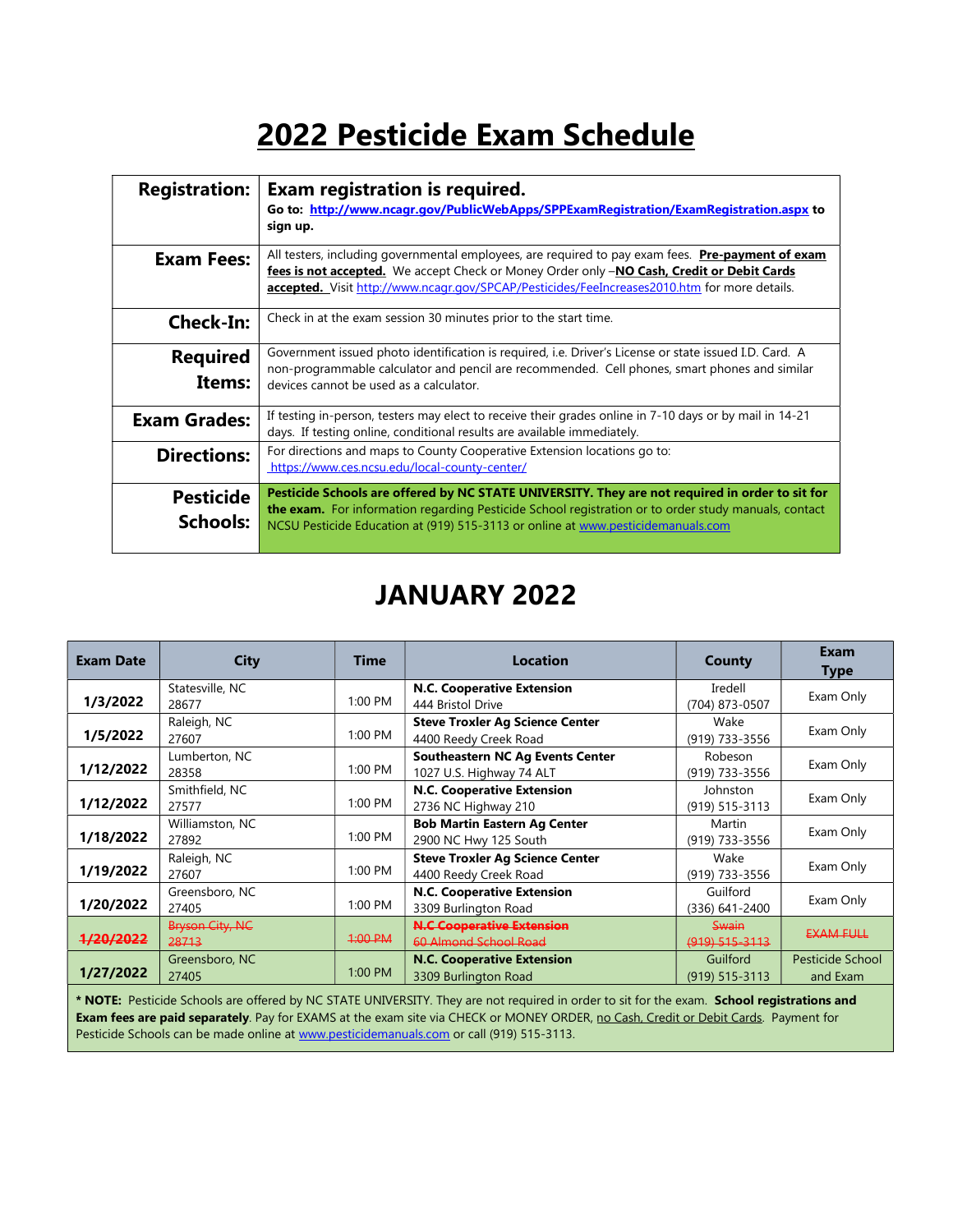## February 2022

| <b>Exam Date</b>                                                                                                                                            | <b>City</b>                | <b>Time</b> | <b>Location</b>                                                     | County                           | <b>Exam</b><br><b>Type</b>   |  |
|-------------------------------------------------------------------------------------------------------------------------------------------------------------|----------------------------|-------------|---------------------------------------------------------------------|----------------------------------|------------------------------|--|
| 2/2/2022                                                                                                                                                    | Raleigh, NC<br>27607       | 1:00 PM     | <b>Steve Troxler Ag Science Center</b><br>4400 Reedy Creek Road     | Wake<br>(919) 733-3556           | Exam Only                    |  |
| 2/3/2022                                                                                                                                                    | Lenoir, NC<br>28645        | 1:00 PM     | <b>N.C. Cooperative Extension</b><br>120 Hospital Avenue            | Caldwell<br>$(919) 515 - 3113$   | Pesticide School<br>and Exam |  |
| 2/7/2022                                                                                                                                                    | Statesville, NC<br>28677   | 1:00 PM     | N.C. Cooperative Extension<br>444 Bristol Drive                     | Iredell<br>(704) 873-0507        | Exam Only                    |  |
| 2/9/2022                                                                                                                                                    | Monroe, NC<br>28112        | 1:00 PM     | N.C. Cooperative Extension<br>3230-D Presson Drive                  | Union<br>(704) 283-3801          | Exam Only                    |  |
| 2/9/2022                                                                                                                                                    | Fayetteville, NC<br>28306  | 1:00 PM     | <b>N.C. Cooperative Extension</b><br><b>301 East Mountain Drive</b> | Cumberland<br>$(919) 515 - 3113$ | Pesticide School<br>and Exam |  |
| 2/15/2022                                                                                                                                                   | Morehead City, NC<br>28557 | 1:00 PM     | <b>Crystal Coast Civic Center</b><br>3505 Arendell St.              | Carteret<br>(919) 733-3556       | Exam Only                    |  |
| 2/16/2022                                                                                                                                                   | Plymouth, NC<br>27962      | $1:00$ PM   | <b>N.C Cooperative Extension</b><br>207 Research Station Road       | Washington<br>(919 515-3113      | Pesticide School<br>and Exam |  |
| 2/16/2022                                                                                                                                                   | Raleigh, NC<br>27607       | 1:00 PM     | <b>Steve Troxler Ag Science Center</b><br>4400 Reedy Creek Road     | Wake<br>(919) 733-3556           | Exam Only                    |  |
| 2/21/2022                                                                                                                                                   | Morganton, NC<br>28655     | 1:00 PM     | <b>Burke County Ag Building</b><br>130 Ammons Drive                 | Burke<br>(828) 764-9480          | Exam Only                    |  |
| 2/23/2022                                                                                                                                                   | Jefferson, NC<br>28640     | 1:00 PM     | N.C. Cooperative Extension<br>134 Gov't Circle                      | Ashe<br>$(336) 846 - 5850$       | Exam Only                    |  |
| $\bullet$ MATE. Designed calculations offered by MC CTATE HMW/EDCITY There are a sense when the coloring the formal company Calculations of the contraction |                            |             |                                                                     |                                  |                              |  |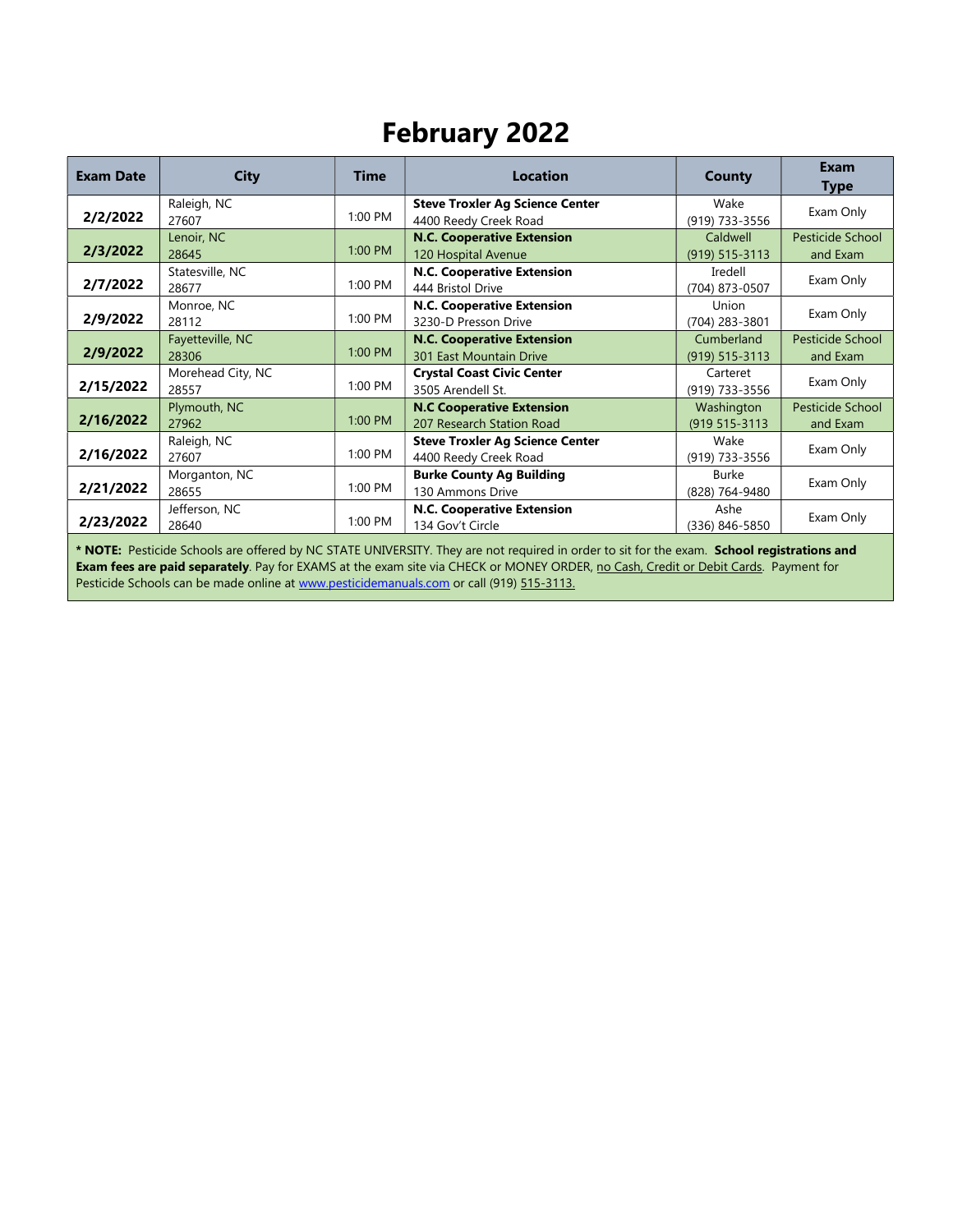### March 2022

| <b>Exam Date</b> | <b>City</b>       | <b>Time</b> | <b>Location</b>                         | <b>County</b>      | <b>Exam</b><br>Type |
|------------------|-------------------|-------------|-----------------------------------------|--------------------|---------------------|
|                  | Winston-Salem, NC |             | <b>N.C. Cooperative Extension</b>       | Forsyth            | Pesticide School    |
| 3/2/2022         | 27105             | $1:00$ PM   | 1450 Fairchild Road                     | (919) 515-3113     | and Exam            |
|                  | Raleigh, NC       |             | <b>Steve Troxler Ag Science Center</b>  | Wake               | Exam Only           |
| 3/2/2022         | 27607             | 1:00 PM     | 4400 Reedy Creek Road                   | (919) 733-3556     |                     |
|                  | Statesville, NC   |             | N.C. Cooperative Extension              | Iredell            | Exam Only           |
| 3/7/2022         | 28677             | 1:00 PM     | 444 Bristol Drive                       | (704) 873-0507     |                     |
|                  | Williamston, NC   |             | <b>Bob Martin Eastern Ag Center</b>     | Martin             | Exam Only           |
| 3/15/2022        | 27892             | 1:00 PM     | 2900 NC Hwy 125 South                   | (919) 733-3556     |                     |
|                  | Pittsboro, NC     |             | <b>N.C. Cooperative Extension</b>       | Chatham            | Pesticide School    |
| 3/16/2022        | 27312             | 1:00 PM     | 1192 US HWY 64W Business, Suite 400     | $(919) 515 - 3113$ | and Exam            |
|                  | Raleigh, NC       |             | <b>Steve Troxler Ag Science Center</b>  | Wake               | Exam Only           |
| 3/16/2022        | 27607             | $1:00$ PM   | 4400 Reedy Creek Road                   | (919) 733-3556     |                     |
|                  | Lumberton, NC     |             | <b>Southeastern NC Ag Events Center</b> | Robeson            | Exam Only           |
| 3/17/2022        | 28358             | 1:00 PM     | 1027 U.S. Highway 74 ALT                | (919) 733-3556     |                     |
|                  | Greensboro, NC    |             | <b>N.C. Cooperative Extension</b>       | Guilford           | Exam Only           |
| 3/17/2022        | 27405             | $1:00$ PM   | 3309 Burlington Road                    | $(336)$ 641-2400   |                     |
|                  | Shelby, NC        |             | <b>N.C. Cooperative Extension</b>       | Cleveland          | Pesticide School    |
| 3/24/2022        | 28152             | $1:00$ PM   | 130 South Post Road, Suite 1            | $(919) 515 - 3113$ | and Exam            |
|                  | Manteo, NC        |             | <b>N.C. Cooperative Extension</b>       | Dare               | Pesticide School    |
| 3/30/2022        | 27954             | $1:00$ PM   | 517 Budleigh Street                     | $(919) 515 - 3113$ | and Exam            |
|                  |                   |             |                                         |                    |                     |

\* NOTE: Pesticide Schools are offered by NC STATE UNIVERSITY. They are not required in order to sit for the exam. School registrations and Exam fees are paid separately. Pay for EXAMS at the exam site via CHECK or MONEY ORDER, no Cash, Credit or Debit Cards. Payment for Pesticide Schools can be made online at www.pesticidemanuals.com or call (919) 515-3113.

### April 2022

| <b>Exam Date</b> | City                       | <b>Time</b> | <b>Location</b>                                                 | County                             | Exam<br>Type                 |
|------------------|----------------------------|-------------|-----------------------------------------------------------------|------------------------------------|------------------------------|
| 4/4/2022         | Statesville, NC<br>28677   | 1:00 PM     | N.C. Cooperative Extension<br>444 Bristol Drive                 | Iredell<br>(704) 873-0507          | Exam Only                    |
| 4/6/2022         | Raleigh, NC<br>27607       | 1:00 PM     | <b>Steve Troxler Ag Science Center</b><br>4400 Reedy Creek Road | Wake<br>(919) 733-3556             | Exam Only                    |
| 4/7/2022         | Monroe, NC<br>28112        | 1:00 PM     | <b>N.C. Cooperative Extension</b><br>3230-D Presson Road        | <b>Union</b><br>$(919) 515 - 3113$ | Pesticide School<br>and Exam |
| 4/13/2022        | Morehead City, NC<br>28557 | 1:00 PM     | <b>Crystal Coast Civic Center</b><br>3505 Arendell St.          | Carteret<br>(919) 733-3556         | Exam Only                    |
| 4/13/2022        | Smithfield, NC<br>27577    | 1:00 PM     | N.C. Cooperative Extension<br>2736 NC Highway 210               | Johnston<br>(919) 515-3113         | Exam Only                    |
| 4/14/2022        | Mills River, NC<br>28759   | 1:00 PM     | <b>N.C. Cooperative Extension</b><br>455 Research Drive         | Henderson<br>$(919) 515 - 3113$    | Pesticide School<br>and Exam |
| 4/19/2022        | Williamston, NC<br>27892   | 1:00 PM     | <b>Bob Martin Eastern Ag Center</b><br>2900 NC Hwy 125 South    | Martin<br>(919) 733-3556           | Exam Only                    |
| 4/20/2022        | Raleigh, NC<br>27607       | 1:00 PM     | <b>Steve Troxler Ag Science Center</b><br>4400 Reedy Creek Road | Wake<br>(919) 733-3556             | Exam Only                    |
| 4/21/2022        | Newland, NC<br>28657       | $1:00$ PM   | <b>N.C. Cooperative Extension</b><br>661 Vale Road              | Avery<br>$(919) 515 - 3113$        | Pesticide School<br>and Exam |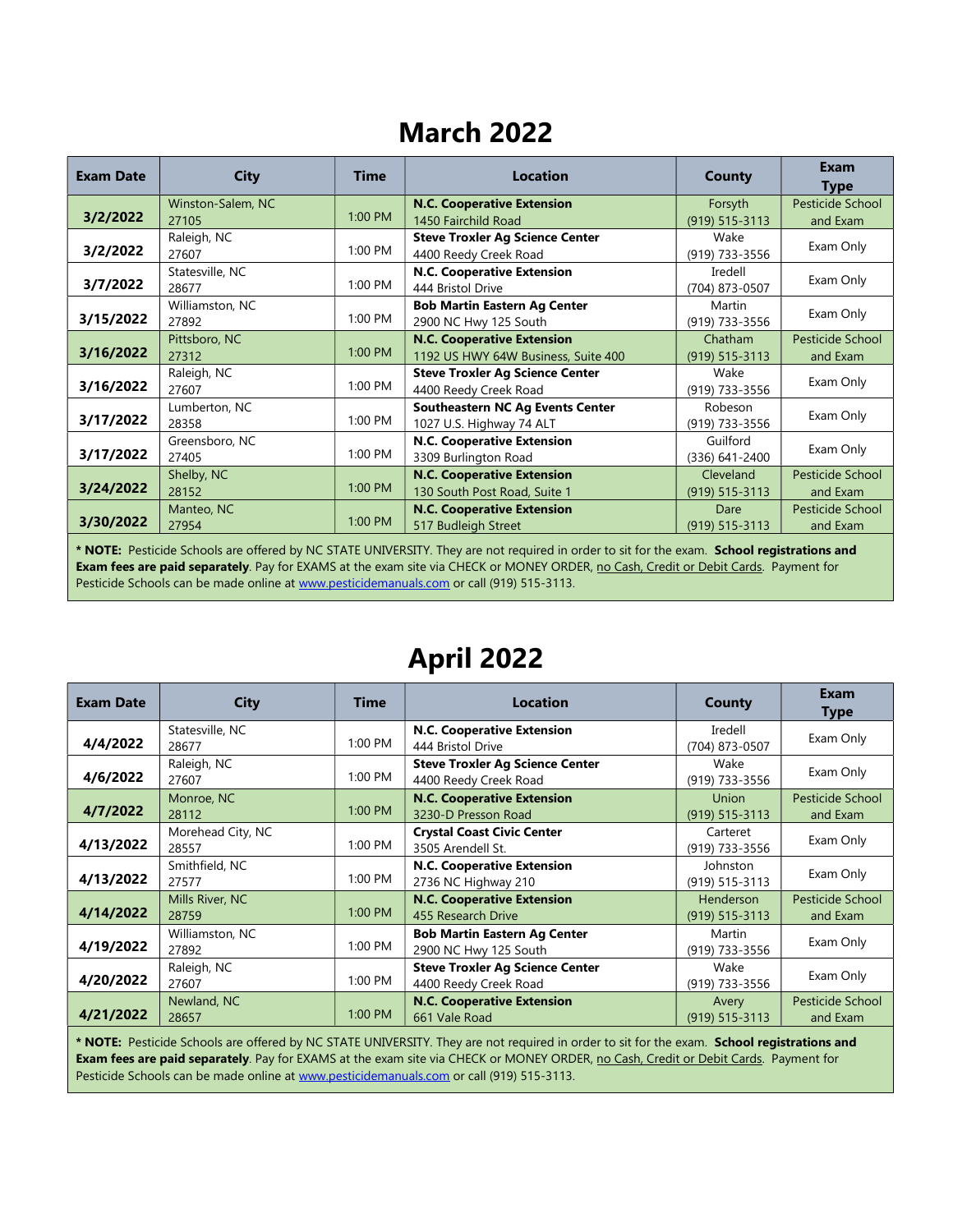## May 2022

| <b>Exam Date</b> | <b>City</b>               | <b>Time</b> | <b>Location</b>                                                     | County                         | Exam<br><b>Type</b>          |  |  |
|------------------|---------------------------|-------------|---------------------------------------------------------------------|--------------------------------|------------------------------|--|--|
| 5/2/2022         | Statesville, NC<br>28677  | 1:00 PM     | <b>N.C. Cooperative Extension</b><br>444 Bristol Drive              | Iredell<br>(704) 873-0507      | Exam Only                    |  |  |
| 5/4/2022         | Jacksonville, NC<br>28540 | 1:00 PM     | <b>N.C. Cooperative Extension</b><br>4024 Richlands Highway         | Onslow<br>$(919) 515 - 3113$   | Pesticide School<br>and Exam |  |  |
| 5/4/2022         | Raleigh, NC<br>27607      | 1:00 PM     | <b>Steve Troxler Ag Science Center</b><br>4400 Reedy Creek Road     | Wake<br>(919) 733-3556         | Exam Only                    |  |  |
| 5/10/2022        | Greensboro, NC<br>27405   | 1:00 PM     | N.C. Cooperative Extension<br>3309 Burlington Road                  | Guilford<br>(336) 641-2400     | Exam Only                    |  |  |
| 5/11/2022        | Smithfield, NC<br>27577   | 1:00 PM     | <b>N.C. Cooperative Extension</b><br>2736 NC HWY 210                | Johnston<br>$(919) 515 - 3113$ | Pesticide School<br>and Exam |  |  |
| 5/16/2022        | Morganton, NC<br>28655    | 1:00 PM     | <b>Burke County Ag Building</b><br>130 Ammons Drive                 | Burke<br>(828) 764-9480        | Exam Only                    |  |  |
| 5/17/2022        | Williamston, NC<br>27892  | 1:00 PM     | <b>Bob Martin Eastern Ag Center</b><br>2900 NC Hwy 125 South        | Martin<br>(919) 733-3556       | Exam Only                    |  |  |
| 5/18/2022        | Monroe, NC<br>28112       | 1:00 PM     | N.C. Cooperative Extension<br>3230-D Presson Drive                  | Union<br>(704) 283-3801        | Exam Only                    |  |  |
| 5/18/2022        | Raleigh, NC<br>27607      | 1:00 PM     | <b>Steve Troxler Ag Science Center</b><br>4400 Reedy Creek Road     | Wake<br>(919) 733-3556         | Exam Only                    |  |  |
| 5/19/2022        | Lumberton, NC<br>28358    | 1:00 PM     | <b>Southeastern NC Ag Events Center</b><br>1027 U.S. Highway 74 ALT | Robeson<br>(919) 733-3556      | Exam Only                    |  |  |
|                  |                           |             |                                                                     |                                |                              |  |  |

\* NOTE: Pesticide Schools are offered by NC STATE UNIVERSITY. They are not required in order to sit for the exam. School registrations and Exam fees are paid separately. Pay for EXAMS at the exam site via CHECK or MONEY ORDER, no Cash, Credit or Debit Cards. Payment for Pesticide Schools can be made online at www.pesticidemanuals.com or call (919) 515-3113.

#### June 2022

| <b>Exam Date</b> | <b>City</b>              | <b>Time</b> | <b>Location</b>                                                 | County                            | Exam<br><b>Type</b>                 |
|------------------|--------------------------|-------------|-----------------------------------------------------------------|-----------------------------------|-------------------------------------|
| 6/1/2022         | Raleigh, NC<br>27607     | 1:00 PM     | <b>Steve Troxler Ag Science Center</b><br>4400 Reedy Creek Road | Wake<br>(919) 733-3556            | Exam Only                           |
| 6/6/2022         | Statesville, NC<br>28677 | 1:00 PM     | N.C. Cooperative Extension<br>444 Bristol Drive                 | Iredell<br>(704) 873-0507         | Exam Only                           |
| 6/9/2022         | Albemarle, NC<br>28001   | 1:00 PM     | <b>N.C. Cooperative Extension</b><br>26032-E Newt Road          | Stanley<br>$(919) 515 - 3113$     | <b>Pesticide School</b><br>and Exam |
| 6/15/2022        | Raleigh, NC<br>27607     | 1:00 PM     | <b>Steve Troxler Ag Science Center</b><br>4400 Reedy Creek Road | Wake<br>(919) 733-3556            | Exam Only                           |
| 6/23/2022        | Greensboro, NC<br>27405  | 1:00 PM     | <b>N.C. Cooperative Extension</b><br>3309 Burlington Road       | Guilford<br>$(919) 515 - 3113$    | <b>Pesticide School</b><br>and Exam |
| 6/29/2022        | Wilmington, NC<br>28403  | 1:00 PM     | <b>N.C. Cooperative Extension</b><br>6206 Oleander Drive        | New Hanover<br>$(919) 515 - 3113$ | <b>Pesticide School</b><br>and Exam |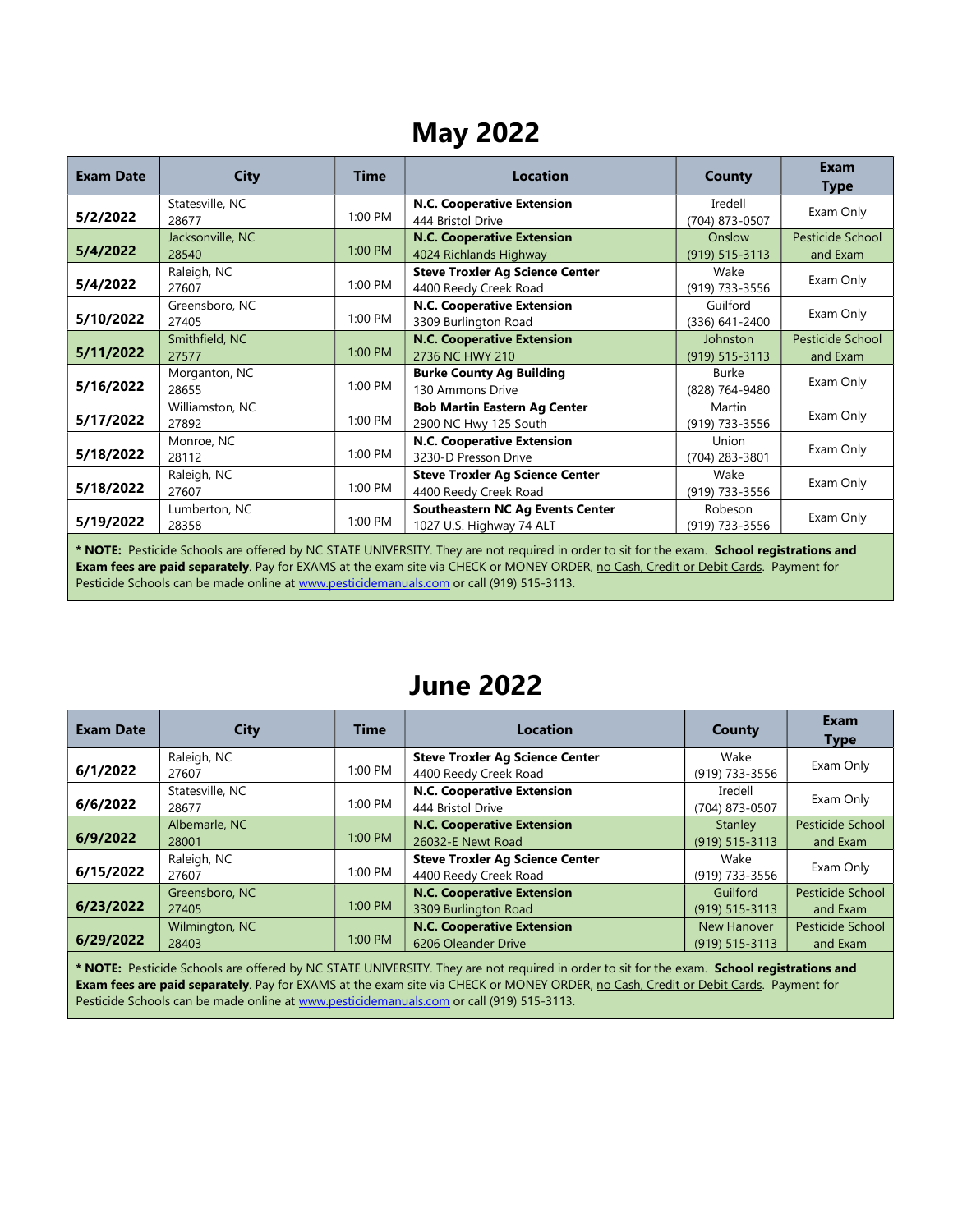## July 2022

| <b>Exam Date</b> | <b>City</b>              | <b>Time</b> | Location                                                            | County                         | <b>Exam</b><br><b>Type</b>   |
|------------------|--------------------------|-------------|---------------------------------------------------------------------|--------------------------------|------------------------------|
| 7/5/2022         | Statesville, NC<br>28677 | 1:00 PM     | <b>N.C. Cooperative Extension</b><br>444 Bristol Drive              | Iredell<br>(704) 873-0507      | Exam Only                    |
| 7/6/2022         | Raleigh, NC<br>27607     | 1:00 PM     | <b>Steve Troxler Ag Science Center</b><br>4400 Reedy Creek Road     | Wake<br>(919) 733-3556         | Exam Only                    |
| 7/13/2022        | Smithfield, NC<br>27577  | 1:00 PM     | N.C. Cooperative Extension<br>2736 NC Highway 210                   | Johnston<br>$(919) 515 - 3113$ | Exam Only                    |
| 7/13/2022        | Lumberton, NC<br>28358   | 1:00 PM     | <b>Southeastern NC Ag Events Center</b><br>1027 U.S. Highway 74 ALT | Robeson<br>(919) 733-3556      | Exam Only                    |
| 7/14/2022        | Greensboro, NC<br>27405  | 1:00 PM     | N.C. Cooperative Extension<br>3309 Burlington Road                  | Guilford<br>(336) 641-2400     | Exam Only                    |
| 7/14/2022        | Statesville, NC<br>28677 | 1:00 PM     | <b>N.C. Cooperative Extension</b><br>444 Bristol Drive              | Iredell<br>$(919) 515 - 3113$  | Pesticide School<br>and Exam |
| 7/19/2022        | Williamston, NC<br>27892 | 1:00 PM     | <b>Bob Martin Eastern Ag Center</b><br>2900 NC Hwy 125 South        | Martin<br>(919) 733-3556       | Exam Only                    |
| 7/20/2022        | Raleigh, NC<br>27607     | $1:00$ PM   | <b>Steve Troxler Ag Science Center</b><br>4400 Reedy Creek Road     | Wake<br>(919) 733-3556         | Exam Only                    |

\* NOTE: Pesticide Schools are offered by NC STATE UNIVERSITY. They are not required in order to sit for the exam. School registrations and Exam fees are paid separately. Pay for EXAMS at the exam site via CHECK or MONEY ORDER, no Cash, Credit or Debit Cards. Payment for Pesticide Schools can be made online at www.pesticidemanuals.com or call (919) 515-3113.

### August 2022

| <b>Exam Date</b> | <b>City</b>                                                                                                                                | <b>Time</b> | <b>Location</b>                                                 | County                     | Exam<br><b>Type</b> |  |  |
|------------------|--------------------------------------------------------------------------------------------------------------------------------------------|-------------|-----------------------------------------------------------------|----------------------------|---------------------|--|--|
| 8/1/2022         | Statesville, NC<br>28677                                                                                                                   | $1:00$ PM   | N.C. Cooperative Extension<br>444 Bristol Drive                 | Iredell<br>(704) 873-0507  | Exam Only           |  |  |
| 8/3/2022         | Raleigh, NC<br>27607                                                                                                                       | 1:00 PM     | <b>Steve Troxler Ag Science Center</b><br>4400 Reedy Creek Road | Wake<br>(919) 733-3556     | Exam Only           |  |  |
| 8/10/2022        | Monroe, NC<br>28112                                                                                                                        | 1:00 PM     | <b>N.C. Cooperative Extension</b><br>3230-D Presson Drive       | Union<br>(704) 283-3801    | Exam Only           |  |  |
| 8/10/2022        | Morehead City, NC<br>28557                                                                                                                 | 1:00 PM     | <b>Crystal Coast Civic Center</b><br>3505 Arendell St.          | Carteret<br>(919) 733-3556 | Exam Only           |  |  |
| 8/15/2022        | Morganton, NC<br>28655                                                                                                                     | 1:00 PM     | <b>Burke County Ag Building</b><br>130 Ammons Drive             | Burke<br>(828) 764-9480    | Exam Only           |  |  |
| 8/17/2022        | Raleigh, NC<br>27607                                                                                                                       | 1:00 PM     | <b>Steve Troxler Ag Science Center</b><br>4400 Reedy Creek Road | Wake<br>(919) 733-3556     | Exam Only           |  |  |
|                  | * NOTE: Pesticide Schools are offered by NC STATE UNIVERSITY. They are not required in order to sit for the exam. School registrations and |             |                                                                 |                            |                     |  |  |

Exam fees are paid separately. Pay for EXAMS at the exam site via CHECK or MONEY ORDER, no Cash, Credit or Debit Cards. Payment for Pesticide Schools can be made online at www.pesticidemanuals.com or call (919) 515-3113.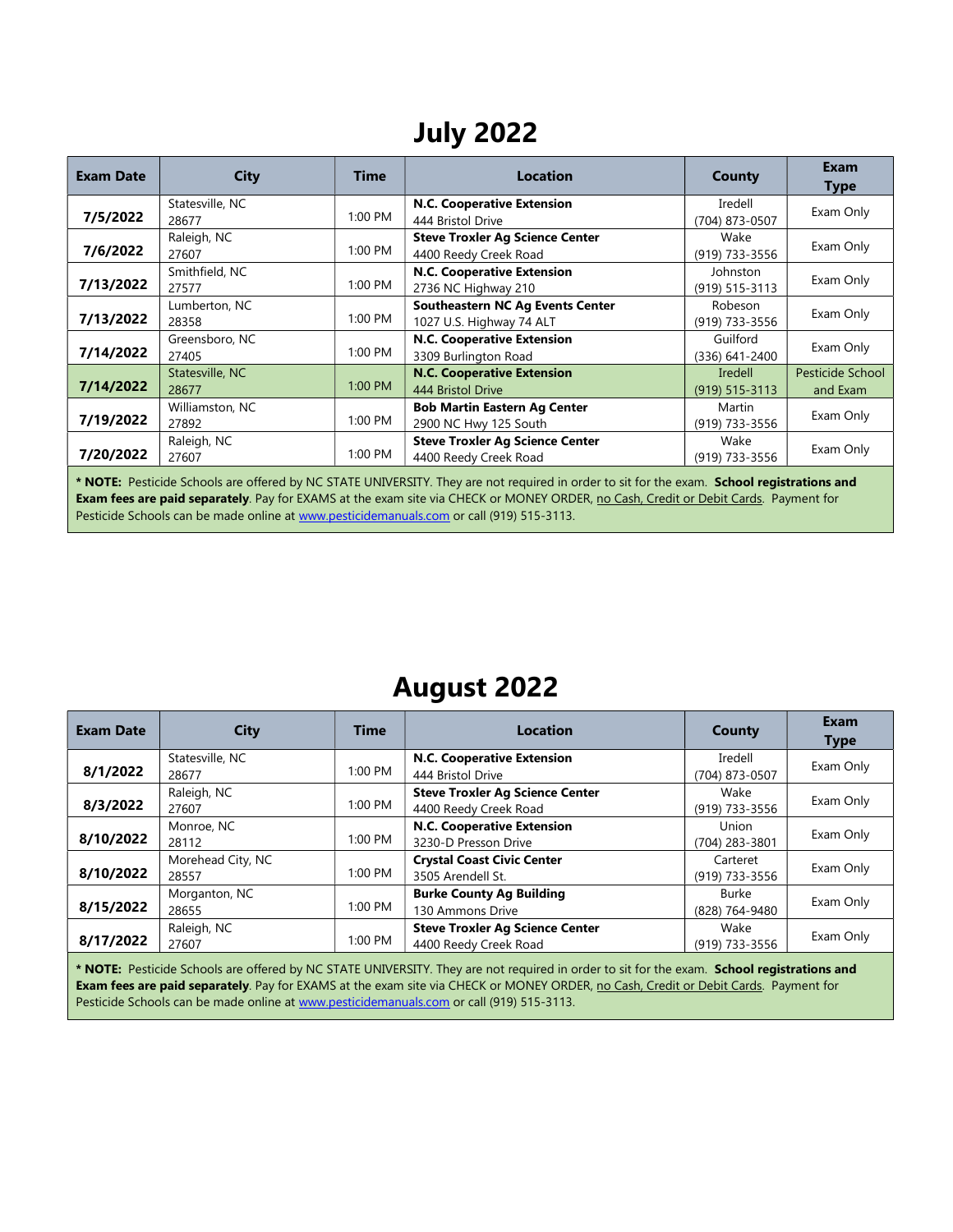## September 2022

| <b>Exam Date</b>                                                                                                                           | <b>City</b>     | <b>Time</b> | <b>Location</b>                         | County         | Exam<br><b>Type</b> |
|--------------------------------------------------------------------------------------------------------------------------------------------|-----------------|-------------|-----------------------------------------|----------------|---------------------|
| 9/6/2022                                                                                                                                   | Statesville, NC | 1:00 PM     | <b>N.C. Cooperative Extension</b>       | Iredell        | Exam Only           |
|                                                                                                                                            | 28677           |             | 444 Bristol Drive                       | (704) 873-0507 |                     |
|                                                                                                                                            | Raleigh, NC     |             | <b>Steve Troxler Ag Science Center</b>  | Wake           | Exam Only           |
| 9/7/2022                                                                                                                                   | 27607           | 1:00 PM     | 4400 Reedy Creek Road                   | (919) 733-3556 |                     |
|                                                                                                                                            | Lumberton, NC   |             | <b>Southeastern NC Ag Events Center</b> | Robeson        |                     |
| 9/14/2022                                                                                                                                  | 28358           | 1:00 PM     | 1027 U.S. Highway 74 ALT                | (919) 733-3556 | Exam Only           |
|                                                                                                                                            | Greensboro, NC  |             | <b>N.C. Cooperative Extension</b>       | Guilford       |                     |
| 9/15/2022                                                                                                                                  | 27405           | 1:00 PM     | 3309 Burlington Road                    | (336) 641-2400 | Exam Only           |
|                                                                                                                                            | Williamston, NC |             | <b>Bob Martin Eastern Ag Center</b>     | Martin         |                     |
| 9/20/2022                                                                                                                                  | 27892           | 1:00 PM     | 2900 NC Hwy 125 South                   | (919) 733-3556 | Exam Only           |
|                                                                                                                                            | Raleigh, NC     |             | <b>Steve Troxler Ag Science Center</b>  | Wake           |                     |
| 9/21/2022                                                                                                                                  | 27607           | 1:00 PM     | 4400 Reedy Creek Road                   | (919) 733-3556 | Exam Only           |
| * NOTE: Pesticide Schools are offered by NC STATE UNIVERSITY. They are not required in order to sit for the exam. School registrations and |                 |             |                                         |                |                     |

Exam fees are paid separately. Pay for EXAMS at the exam site via CHECK or MONEY ORDER, no Cash, Credit or Debit Cards. Payment for Pesticide Schools can be made online at www.pesticidemanuals.com or call (919) 515-3113.

#### October 2022

| <b>Exam Date</b> | City                       | <b>Time</b> | <b>Location</b>                                                 | County                     | <b>Exam</b><br><b>Type</b> |
|------------------|----------------------------|-------------|-----------------------------------------------------------------|----------------------------|----------------------------|
| 10/3/2022        | Statesville, NC<br>28677   | 1:00 PM     | N.C. Cooperative Extension<br>444 Bristol Drive                 | Iredell<br>(704) 873-0507  | Exam Only                  |
| 10/5/2022        | Raleigh, NC<br>27607       | 1:00 PM     | <b>Steve Troxler Ag Science Center</b><br>4400 Reedy Creek Road | Wake<br>(919) 733-3556     | Exam Only                  |
| 10/12/2022       | Smithfield, NC<br>27577    | 1:00 PM     | N.C. Cooperative Extension<br>2736 NC Highway 210               | Johnston<br>(919) 515-3113 | Exam Only                  |
| 10/12/2022       | Morehead City, NC<br>28557 | 1:00 PM     | <b>Crystal Coast Civic Center</b><br>3505 Arendell St.          | Carteret<br>(919) 733-3556 | Exam Only                  |
| 10/19/2022       | Raleigh, NC<br>27607       | 1:00 PM     | <b>Steve Troxler Ag Science Center</b><br>4400 Reedy Creek Road | Wake<br>(919) 733-3556     | Exam Only                  |